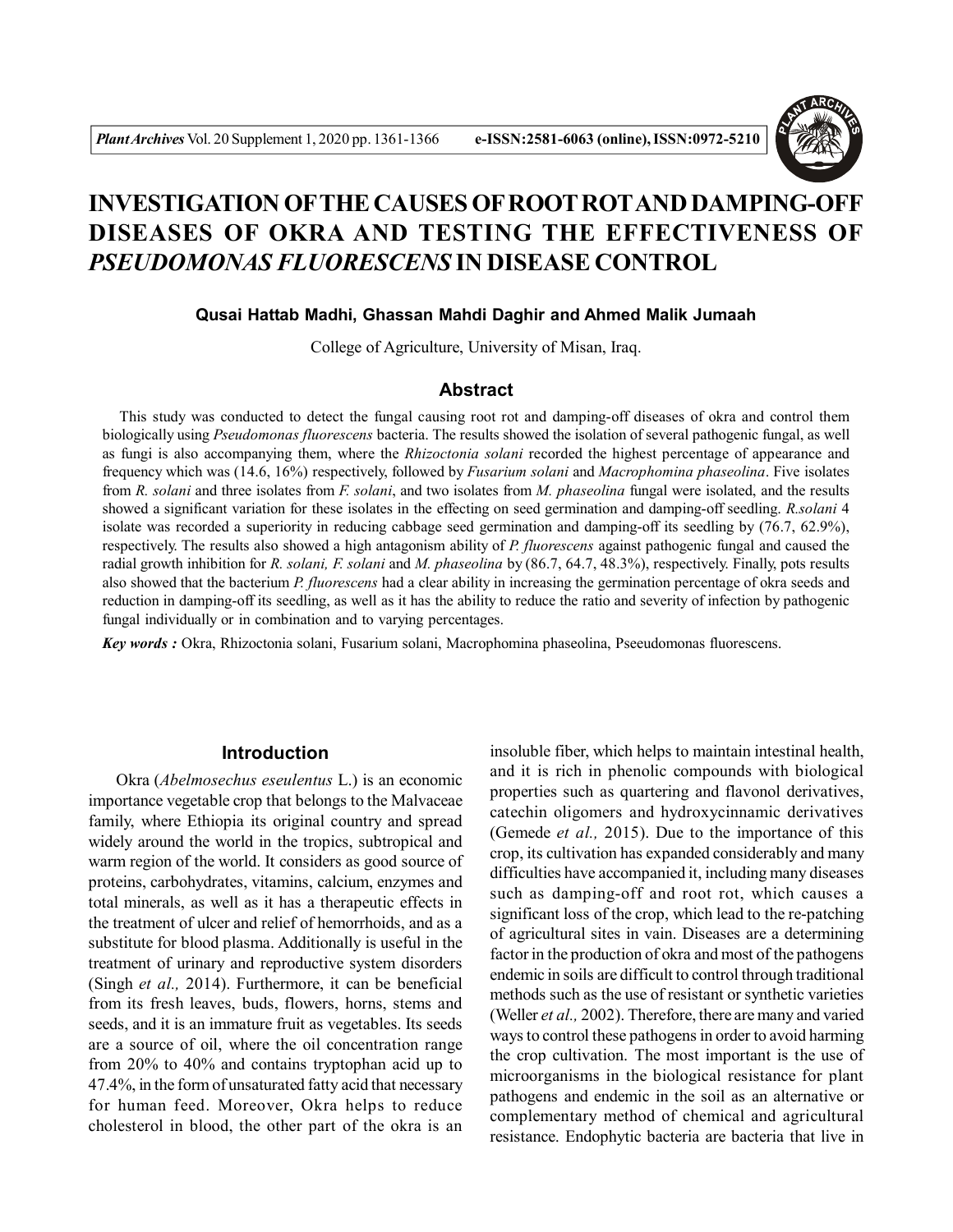plant tissues without causing harm, and are useful in protecting the plant and improving its growth, such as *Pseudomonas fluorescens* (Siddiqui and Ethteshamul-Haque, 2001). Finally, the research aims to investigate the fungal cause's okra root rot and evaluate the efficiency of *Pseudomonas fluorescens* in protecting the plant from these pathogens, in addition to its reflection on the growth and productivity indicators of the plant.

## **Materials and Methods**

Field and laboratory experiment was conducted for the period from 20/3/2018 to 15/6/2018 in the field and laboratory of the Plant Protection Department, College of Agriculture, Maysan University, where the laboratory experiments included-

## **Isolation and diagnosis of fungi from the okra root**

Samples were taken from okra plants, which a symptoms of root rot disease observed with it, represented by the coloring of the main and secondary root, and root hairs with dark brown color were brought from five fields in Maysan province to the laboratory. The root zone was separated from the rest of the plant parts, and the affected area was washed with running water for 30 minutes, and then left it a period to dry on Whatman- N0.4 filter paper to remove water from them, these parts were cut into small pieces by a length of  $(0.5$ -1cm). It sterilized with 10% of sodium hypochlorite solution for 2-3 minutes, then washed with sterile distilled water for a minute to remove the residue of the sterile solution, and dried over filter paper. Moreover, a 4 pieces were transferred to petri dishes containing the water agar prepared by dissolving 20 g of agar in 1 liter of water with an addition of the Chloromphenicol antibiotic at 250 mg /L. Finally, the dishes were incubated in the autoclave at  $25 \pm 2$ °C for three days, after which the fungal growths were transferred to a sterile petri dishes that containing sterile potato dextrose agar PDA after three days of incubation, by three dishes. Subsequently, the dishes were taken out and the growth fungal identified to the species depending on the taxonomic key (Watanaba, 2002).

## **Calculate the percentage of frequency and appearance of isolated fungal**

The percentage (frequency and appearance) of the diagnosed isolated fungal was calculated according to the two equations:

 $%$  appearance = (Number of fungal appearance (genus or species) / total number of samples)  $\times$  100

% frequency  $=$  (number of fungal colonies to be calculated / total colonies of all fungal  $\times$  100

#### **Pathogenicity test of fungal isolated from okra roots**

The pathogenicity test of the isolated fungal from infected roots was conducted on the culture media (water agar) in petri dishes, where the center of each dish was inoculated with a 0.5 cm tablet from the edge of pure colonies at the age of 7 days by three replicates per isolates. All dishes were incubated at  $25 \pm 2^{\circ}\text{C}$  for 48 hours, then it was planted with Seeds of cress sterilized by 2% sodium hypochlorite, then washed twice with sterile distilled water. These seeds planted circularly around the colony and about 1 cm from the edge of the dish, by 20 seeds per dish, and incubated at  $25 \pm 2$ °C. After 72 hours, the germination percentage was calculated and after two weeks, the percentage of healthy and infected seedlings were calculated according to the following equations:-

For germination% = (Number of germinating seeds / Total number of seeds) 100

For damping-off seedling = (Number of damping-off seedlings / Number of apparent seedlings) 100

# **Evaluation of the efficiency of** *Pseudomonas fluorescens* **in the radial growth inhibition of fungal isolated from okra**

The bacteria isolates was obtained from the Plant Protection Department / College of Agriculture / University of Basra, where bacterial concentration was  $(5.5 \times 10^7)$  colony forming unit / ml, which was adopted in subsequent studies. The efficacy of *P. fluorescens* in the radial growth inhibition of the fungal was evaluated using the mixing method with the culture media PDA of 1 ml bacteria / liter, then the beaker was shaken well, and the contents of the beaker were then poured into three dishes and the dishes were incubated at a temperature of 30°C for 24 hours. the three dishes were then inoculated by (5 mm) diameter tablets of fungal colonies and were grown in the culture media PDA at the rate of one tablet at the center of each dish, leaving a comparison treatment without adding bacteria, and then all the dishes were incubated in the incubator at a temperature (27°C) for a week. The percentage of inhibition was calculated according to the equation of (Abbot 1925).

# **Pots Experiment, the Pathogenicity test of fungal isolated from okra roots and evaluate the efficiency of** *P. fluorescens* **in protecting okra plant from infection**

The vaccine of pathogenic fungal was prepared according to Dewan 1989 method. In this experiment, a loamy soil was used and sterilized using an autoclave, where a sterile soil was distributed with 5 kg plastic pots in equal quantities, then added the vaccine of pathogenic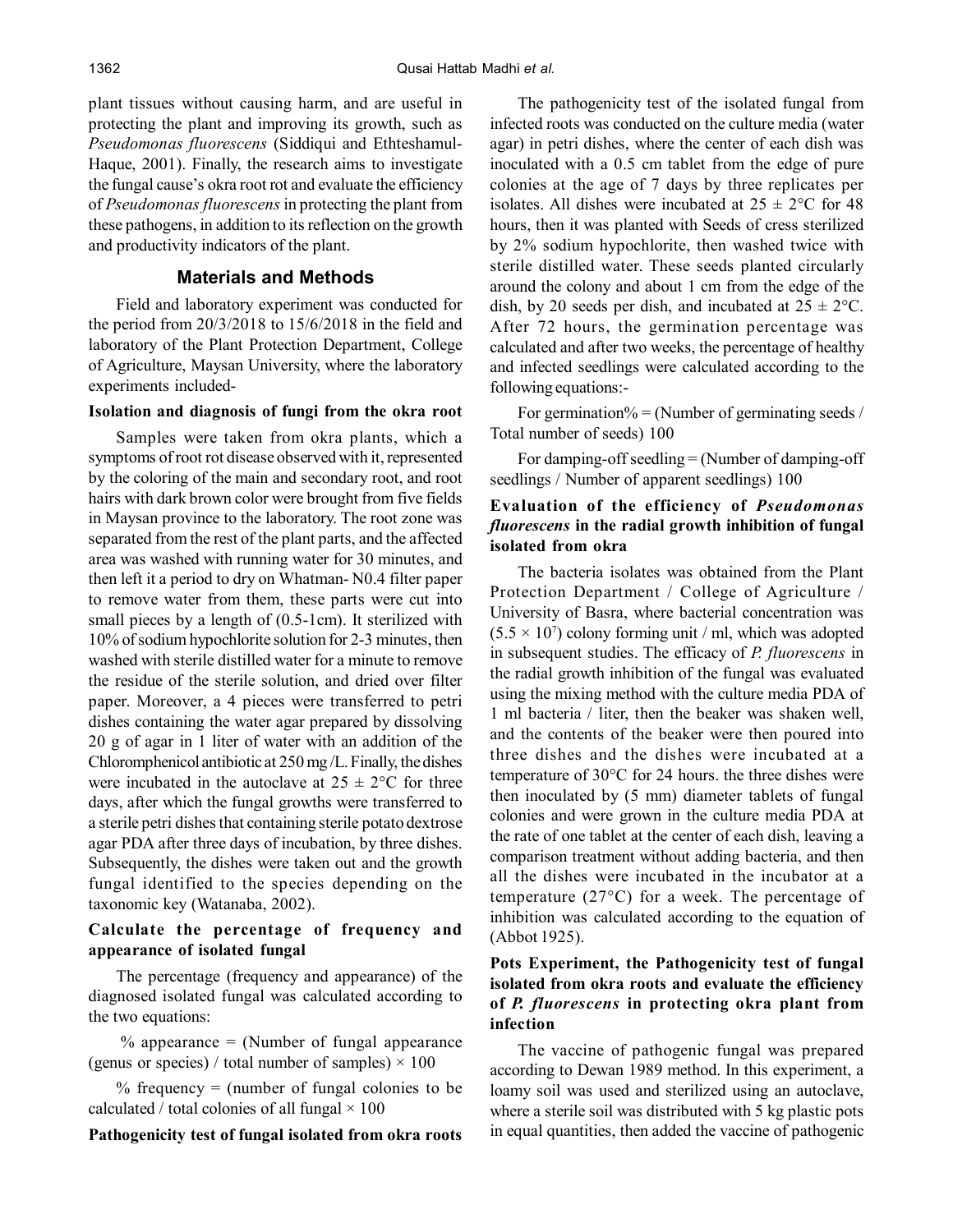fungal, which was loaded with local millet seeds by 2% w/w (*Jones et al.,* 1984). While the treatment of bacteria, okra seeds (Petra variety) were treated with bacterial suspension at a concentration of  $(5.5 \times 10^7)$  colony forming unit / ml with an addition of a small amount of Arabic gum for 15 minutes. Furthermore, the seeds were left to dry on the filter paper for 6 hours, and then planted in the treatments of bacteria. The soil was moistened for 3 days, and then the seeds of okra (Petra variety) were planted by of 20 seeds per pot. A control treatment (untreated soil) was added, and all pots were watered with filtered water until the end of the experiment. The treatments were as follows: 1-.Control*, R.* 2- *solani,* 3- *F. solani,* 4- *M. phaseolina,* 5- *R. solani + F. solani,* 6- *R. solani +M. phaseolina,* 7- *Rsolani +F. solani+ M. phaseolina* 8- *R. solani +P. fluorescens,* 9- *F. solani + P. fluorescens* 10- *M. phaseolina + P. fluorescens* 11- *R. solani + F. solani+ P. fluorescens* 12- *R. solani +M.phaseolina + P. fluorescens* 13- *F. solani + M. phaseolina + P. fluorescens* 14- *R. solani + F. saolani + M. phaseolina + P. fluorescens*.

Finally, the following measurements were taken: Percentage of germination and damping-off seedling, and the Percentage of infection as follows  $=$  (the number of infected plants / total number of tested plants)  $\times$  100. Moreover, the severity of infection using the disease index contained from 5-degree: as follows, (0) intact roots, (1) the secondary roots coloring with. As well as, (2) the secondary roots and part of the main root coloring with brown, (3) the main root completely coloring, with present of sores near the base of the stem. Finally index (4), where the main root coloring, rot and wilting of plants According to the following equation:

 $%$  for the severity of infection = the total number of plants of the  $0 \times 0$  degree +...... + the total number of plants of the  $4 \times 4$  degree / the total number of tested plants  $\times$  100

#### **Statistical analysis**

Laboratory experiments were conducted according to the Complete Randomized Design (C.R.D), while the Complete Randomized Block Design (R.C.B.D) were conducted to the field experiment treatments, and the significant differences between the averages were compared with the least significant difference test L.S.D  $= 0.01$  for laboratory experiments, and L.S.D  $= 0.05$  for field experiments.

# **Results and Discussion**

#### **Isolation and diagnosis of fungal**

Several genera of fungal were isolated and diagnosed from the roots and the bases of okra stems that exhibited symptoms of the disease, as shown in Fig. 1. The phenotypic and microscopic characteristics of each fungus were relied upon. *R. solani* was characterized by its white-brown colonies. The isolates of the fungus varied in the growth speed and the formation of darkcolored stone bodies and the mycelium branched in the form of right angles and had a stenosis at the branching and the presence of barriers in the branches near the emergence area. As for the fungus *F. solani* its colonies was characterized of white cotton texture with regular edges, and the presence of broad Macroconidia has a crescent shaped, and Microconidia oval shaped, and the squamous spores (Chlamydospores) spherical shaped, and foot cell rounded shaped, and the basal cell cylindrical shaped. Finally, the form of *M.phaseolina* its colonies were white color and then turned gray and then black because of the formation of stone bodies which seen under a light microscope.

## **Calculate the percentage of frequency and appearance of fungal:**

Table 1 shows that the highest percentage of appearance and frequency of fungal were recorded by *R. Solani* amounted to (14.6, 16%), respectively, followed



**Fig. 1:** Forms of some fungal colonies isolated from infected okra roots and planted on PDA A. *R.solani* B *F. solani* C*. M. phaseolina.*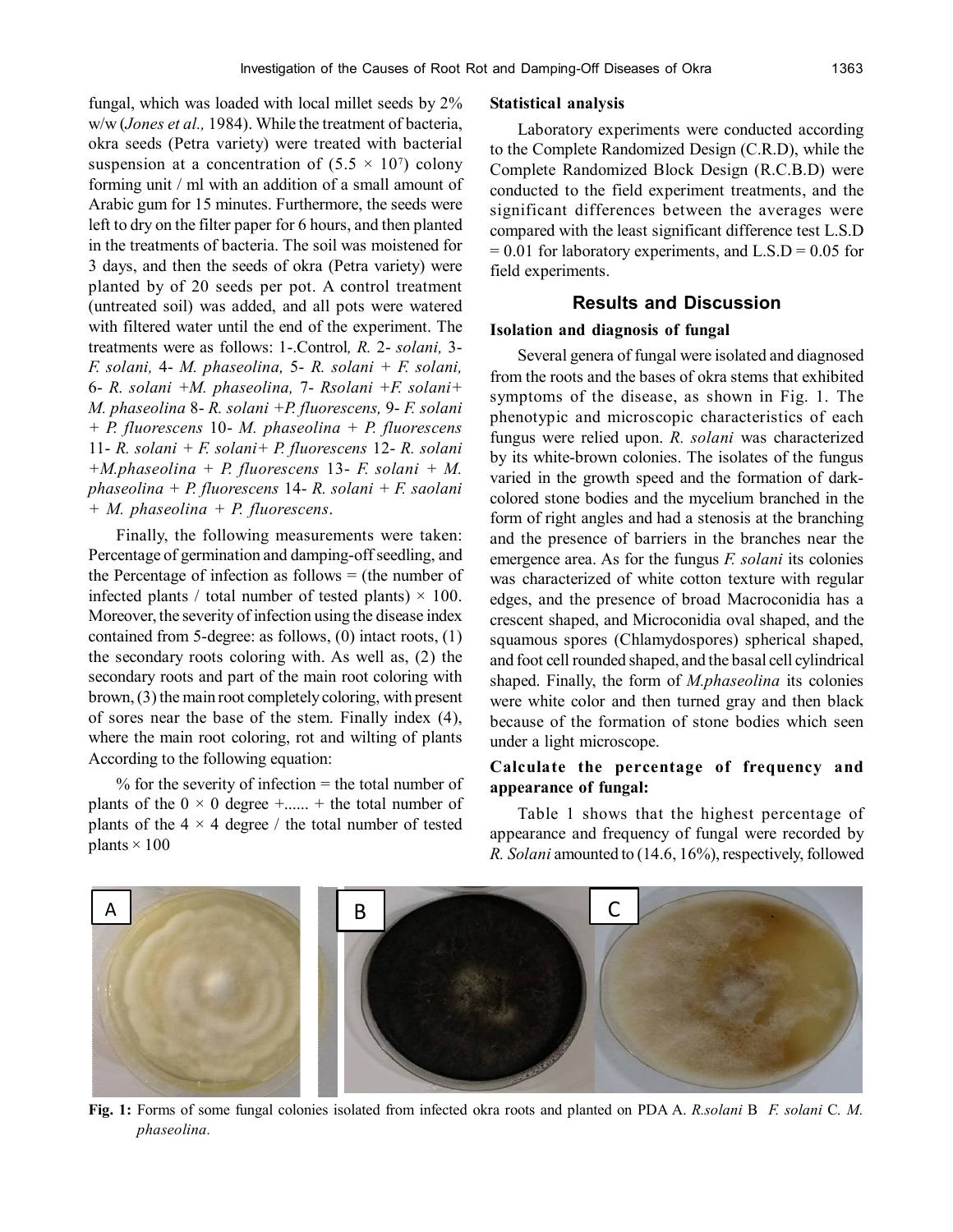by *F. solani* (13.1, 14%) respectively, and *M. phaseolina* recorded (11, 1.10%) respectively. (Thiong'o *et al.,* 2003) pointed out that the most frequent fungal and isolated from the bean plant's roots planted in Guinea were *R. solani, F. solani and M. phaseolina*. Other fungal isolates was observed, but their frequency was low.

**Table 1:** Percentage of frequency and appearance of fungal isolated from Okra roots.

| Fungal isolated from Okra roots \% frequency \% appearance |                |      |
|------------------------------------------------------------|----------------|------|
| Aspergillus flavus                                         |                | 4.8  |
| Aspergillus fumigatus                                      | 0.2            | 3.7  |
| Cladosporium oxysporum                                     | 5              |      |
| Chaetomium Convolotum                                      | 2              | 4.8  |
| Phoma sp                                                   | $\mathfrak{D}$ | 24   |
| Rhizoctonia solani                                         | 16             | 14.6 |
| Macrophomina phaseolina                                    | 10             | 11.1 |
| Fusarium solani                                            | 14             | 131  |

#### **Pathogenicity test of fungal isolated from okra roots**

The results showed a significant variation in the isolates effect of the fungal *R. solani, F.solani and M.phaseolina* on the cabbage seeds germination and damping-off its seedlings as shown in (Table 2). Where the *R.solani* showed a clear superiority in reducing cabbage seeds germination and increasing the dampingoff, as the isolates of 4 *R.solani* recorded (76.7% and 62.9%) respectively, which was not significantly different from isolates of 1 *F.solani*. While in the isolation of *F. solani* it was observed that there were a significant differences between these isolates in the effect on cabbage seed germination and damping-off, and the isolates of 2 *F.solani* recorded (60.2, 62.9%), respectively. There was a significant differences for the *M.phaseolina* between the two isolates, where the second isolates achieved (56.4% and 66.4%), respectively. This difference between the isolates in their effect on the percentage of cabbage seeds germination and dampingoff, which may be due to the genetic difference between the isolates of fungal. Alternatively, the isolates differed in their ability to secrete enzymes that dissolving pectolytic and cellulytic in the early stages of infection, which play an important role in the impact on seeds or secretion of toxins that cause the killing of seed embryos. The most pathogenic isolates of the three genera were selected for use in subsequent experiments.

# **Effect of** *P. fluorescens* **bacteria on radial growth inhibition** *of R.solani, F. solani and M. phasaeolina*

The test results showed a high antagonism ability of *P. fluorescens* against the pathogenic fungal, it has caused inhibition of the radial growth for *R.solani* fungus by (86.7%), as fungal of *F. solani and M.phasaeolina* was

**Table 2:** Effect of fungal isolates *R. solani, F.solani and M.phaseolina* in the percentage of seeds germination and damping-off.

| <b>Isolates</b>                     | $%$ seeds   | % Damping-off |  |
|-------------------------------------|-------------|---------------|--|
|                                     | Germination |               |  |
| R.solani 1                          | 76          | 31.3          |  |
| R solani 2                          | 70.6        | 42.6          |  |
| R solani 3                          | 73.3        | 36.6          |  |
| R solani 4                          | 76.7        | 62.9          |  |
| R solani 5                          | 67.5        | 58.8          |  |
| <i>Esolani</i> 1                    | 55.5        | 58.8          |  |
| F.solani 2                          | 60.2        | 62.9          |  |
| <i>F.solani</i> 3                   | 43.2        | 49.4          |  |
| <i>M.phaseolina</i> 1               | 47.2        | 52.3          |  |
| M.phaseolina 2                      | 56.4        | 66.4          |  |
| Control                             | 100         | 0             |  |
| $L.S.D$ at significant level $0.01$ | 2.4         | 2.5           |  |

\* Each number represents the rate of three replicates.

recorded (64.7,48.3%) respectively, compared with the control treatment as shown in Fig. 2. The high antagonism ability of *P. fluorescens* may be due to its produce of different types of antibiotics such as Phenzain -1 caroxylate or to produce enzymes that decompose the cell walls of fungal such as Chitinolytic enzyme, Catalase, HCN, Chitinaseylytic, Protease and b-1.3-glucanase (Zidean *et al.,* 2005).

# **Pathogenicity test of fungal isolated from okra roots and evaluating the efficiency of** *P. fluorescens* **in protecting okra from infection**

The results of table 3 showed that the pathogenic *fungal R.solani, F. solani and M.phasaeolina* had a clear ability to reduce the percentage of germination and damping-off and ranged between (38.00, 8.16%) for *R.solani* respectively. Furthermore, the *F. solani* recorded (24.66 and 21.21%) respectively, while *M. phasaeolina* percentage of germination and dampingoff in the inward treatments was (34.33, 13.20%) compared to the control treatment which were (100, 00%) respectively. The experiment results showed the ability of *P. fluorescens* to increasing the percentage of germination and decreasing damping-off. This may be due to the ability of these bacteria to infect the plant roots, and because of its properties such as competition, antagonism and parasitism. As well as, it stimulates systemic resistance or its produced of many antibiotics that would inhibit the growth of pathogenic fungal, or its presence directly on the root surface area, which makes it a good competitor for the place and materials that secretion from the roots. In addition to its ability to stimulate the plant to produce growth regulators that have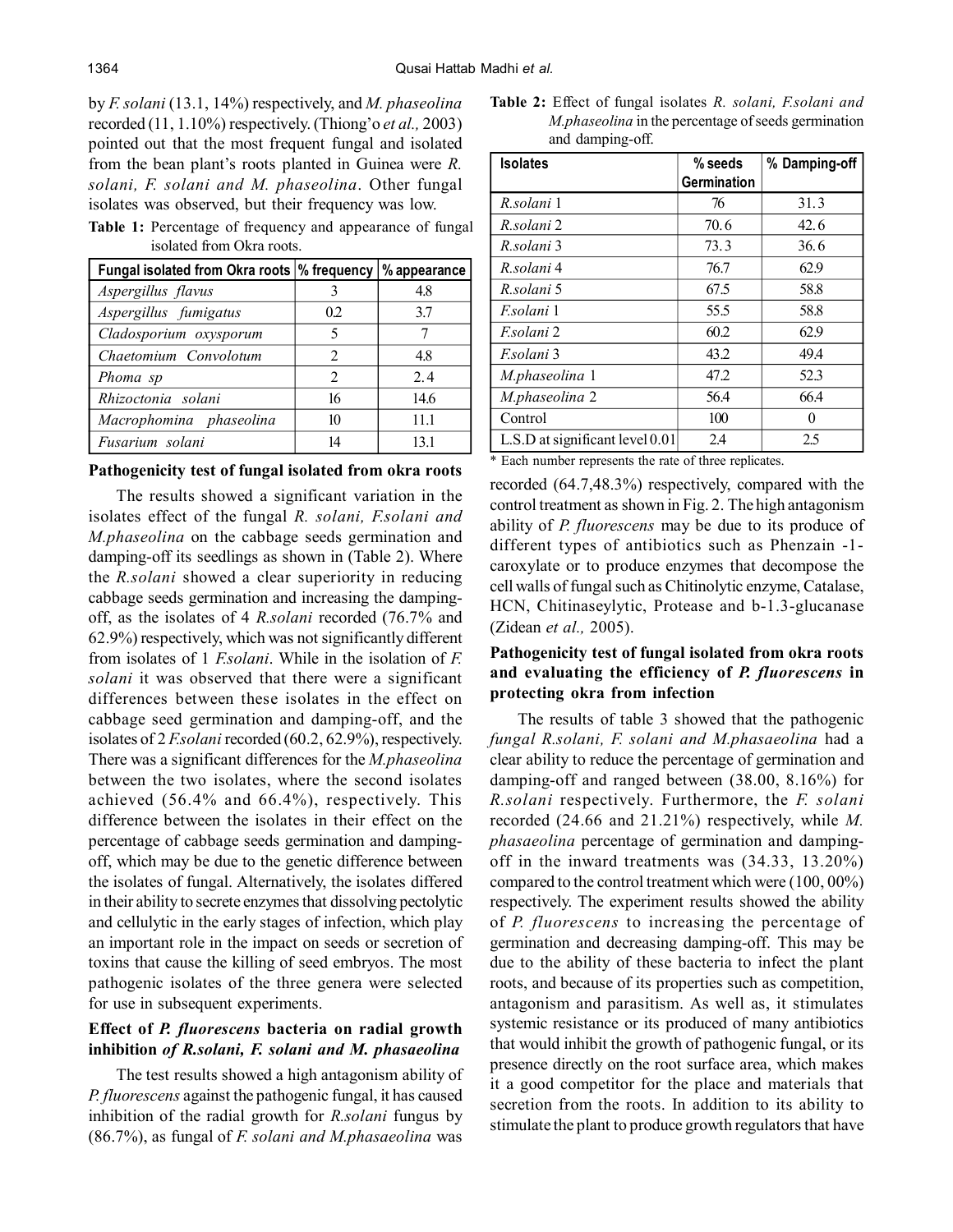

**Fig. 2:** Antagonism ability of P*.fluorescens against A. R.solani B. F. solani C. M. Phaseolina.*

**Table 3:** Effect of *P. fluorescens* on percentage of okra seeds germination, damping-off, percentage of infection and its severity in pots.

| <b>Treatments</b>                                   | % Seeds<br>germination | % damping<br>-off | severity of<br>infection % | % infection  |
|-----------------------------------------------------|------------------------|-------------------|----------------------------|--------------|
| Control                                             | 100                    | $\theta$          | 0                          | $\mathbf{0}$ |
| R.solani                                            | 24.66                  | 12.10             | 10.0                       | 11           |
| <i>F.solani</i>                                     | 34.33                  | 21.21             | 14.6                       | 10           |
| M.phasaeolina                                       | 38.00                  | 14.26             | 9.2                        | 8            |
| R.solani+F.solani                                   | 30.2                   | 10.1              | 14.2                       | 40           |
| $R$ .solani+ M.phaseolina                           | 33.8                   | 12.0              |                            | 20           |
| $R.solani+ F.solani+ M. phaseolina$                 | 25.7                   | 8.16              | 7.1                        | 33           |
| $R$ .solani + P. fluorescens                        | 51.66                  | 10.20             | 12.9                       | 26.2         |
| $M. phaseolina + P. fluorescence$                   | 65.00                  | 14.86             | 11.0                       | 23.6         |
| $Fsolani + P. fluorescence$                         | 52.66                  | 25.13             | 12.9                       | 14.3         |
| $R.solani + F.solani + P.$ fluorescens              | 53.33                  | 15.13             | 16.0                       | 8.7          |
| $R$ .solani +M.phaseolina+ P. fluorescens           | 35.66                  | 8.16              | 14.1                       | 10.9         |
| $Fsolani + Mphaseolina + P. fluorescens$            | 38.00                  | 8.2               | 12.0                       | 38           |
| $R.solani+ F.solani+ M. phaseolina+ P. fluorescens$ | 29.2                   | 3.23              | 7.9                        | 14.8         |
| L.S.D 0.05                                          | 11.45                  | 3.23              | 1.4                        | 7.4          |

\* Each number represents the rate of three replicates.

a major role in accelerating the plant growth which treated with it. The results also showed that the use of *P. fluorescens* has reduced the percentage and infection severity of pathogenicity compared to the pathogenic fungal treatments individually or in combination and to varying percentages. The reason for this is that the bacteria *P. fluorescens* have the ability to produce the pathogenic antifungal compounds of the plant, which includes various types of compounds such as hydrogen cyanide and Siderophore.

## **References**

- Clark, F.E. (1965). Agar- plate methods for total microbial count (C.F. Black, 1965. Method of soil analysis part. 2 Publisher Madison, Wisconsin, U.S.A. 572.
- Dewan, M.M. (1989 ). Identity and frequency of occurrence of fungi in root of wheat and rye grass and their effect on

take-all and host growth. Ph.D. thesis Univ. Western Australia.

- Gemede, H.F., N. Ratta, G.D. Haki, A.Z. Woldegiorgis and F. Beyene (2015). Nutritional quality and health benefits of "Okra" (*Abelmoschus esculentus*): A review. *International Journal of Nutrition and Food Sciences*, **4(2):** 208-215.
- Jones, R.W., R.E. Pettit and R.A. Taber (1984). Lignite and stillage: Carrier and substrate for application of fungal biocontrol agent to soil. *The American Phytopathological Society*, **74:** 1167-1170.
- Siddiqui, I.A. and S. Ehteshamul-Haque (2001). Suppression of the root rot-root knot disease complex by *Pseudomonas aeruginosa* in tomato: The influence of inoculum density, nematode population, moisture and other plant associated bacteria. *Plant & Soil,* **237:** 81-89.
- Singh, P., V. Chauhan, B.K. Tiwari, S.S. Chauhan, S. Simon, S. Bilal and A.B. Abidi (2014). an overview on okra (*Ablemoschus esculentus*) and its importance as a nutritive